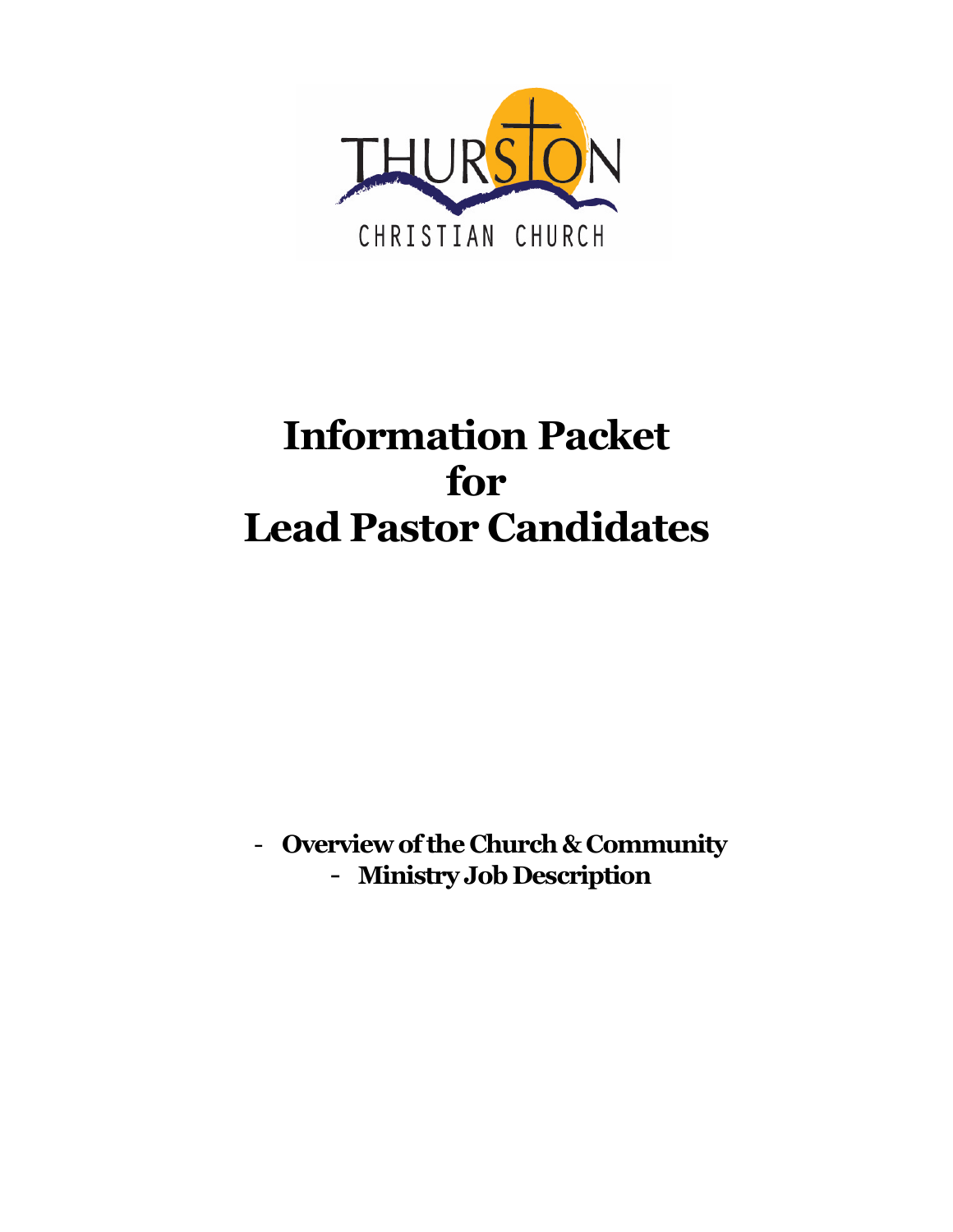

### *KNOW · GROW · GO*

# **Who is Thurston Christian Church?**

TCC is an independent Christian Church affiliated with the Restoration Movement. We were planted in the rural country to the east of Springfield, Oregon, in 1890 by a professor at the former Eugene Divinity School. Since that time the city has expanded east, and we now are surrounded by neighborhoods filled with families. *Yet even though we are part of Springfield, Thurston maintains a distinctive community identity.*

TCC always has strived to expand our reach into the community. We have been forward thinking as we have torn down, rebuilt, and expanded our building to accommodate more people (1948), and better serve families (1978). We have invested in technology to support our worship services and our weekly Livestream. Our facility has a coffee bar, youth room, fellowship hall, and more. There is space to grow!

We are a healthy, resilient congregation. We have experienced times of exciting growth and also times of frustrating decline. Yet by God's grace, we always have been able to regroup, regain our fire, and press on. We are passionate about building God's Kingdom through Jesus Christ, one person after another, and this is captured in our mission: *to lead people to KNOW Jesus, to GROW in Jesus, and to GO serve Jesus*.

Our church is friendly and welcoming; there is a sincere feeling of family and community here. Guests often comment how quickly they feel "at home" when they visit.

Some key details about us:

- Over the past five years we have seen 47 people begin a journey with Jesus in baptism.
- TCC had an average weekend attendance of 127 prior to COVID.
- $\sim$  200 people currently consider TCC to be their church home.
- Like many churches, our rebound from COVID has been challenging and average weekend attendance now is 80-90 (including both in-person and online).
- We are deeply committed to weekly Growth Groups, yet these also have been impacted by COVID. We currently have 3 groups; we are eager to raise up new leaders and add more!
- 55% of our church is over the age of 50. There still are families that attend, but we need to grow that demographic. Our children's ministry currently is small (8-15 kids per week), yet seems to be growing a bit. We do not have a youth ministry due to a lack of students in that age range.
- Our congregation loves church social gathering such as potlucks, church picnics, and outreach events like block parties and vacation bible schools.
- We have a strong partnership with a local public elementary school. Through this partnership, we serve families in need and we look for ways to lovingly draw people toward the church.
- 12.5% of our budget this year is directed toward Missions (local, regional, and global outreach).
- We currently have an Interim Lead Pastor and four part-time staff members: a Media Director, Bookkeeper, Office Manager, and Custodian.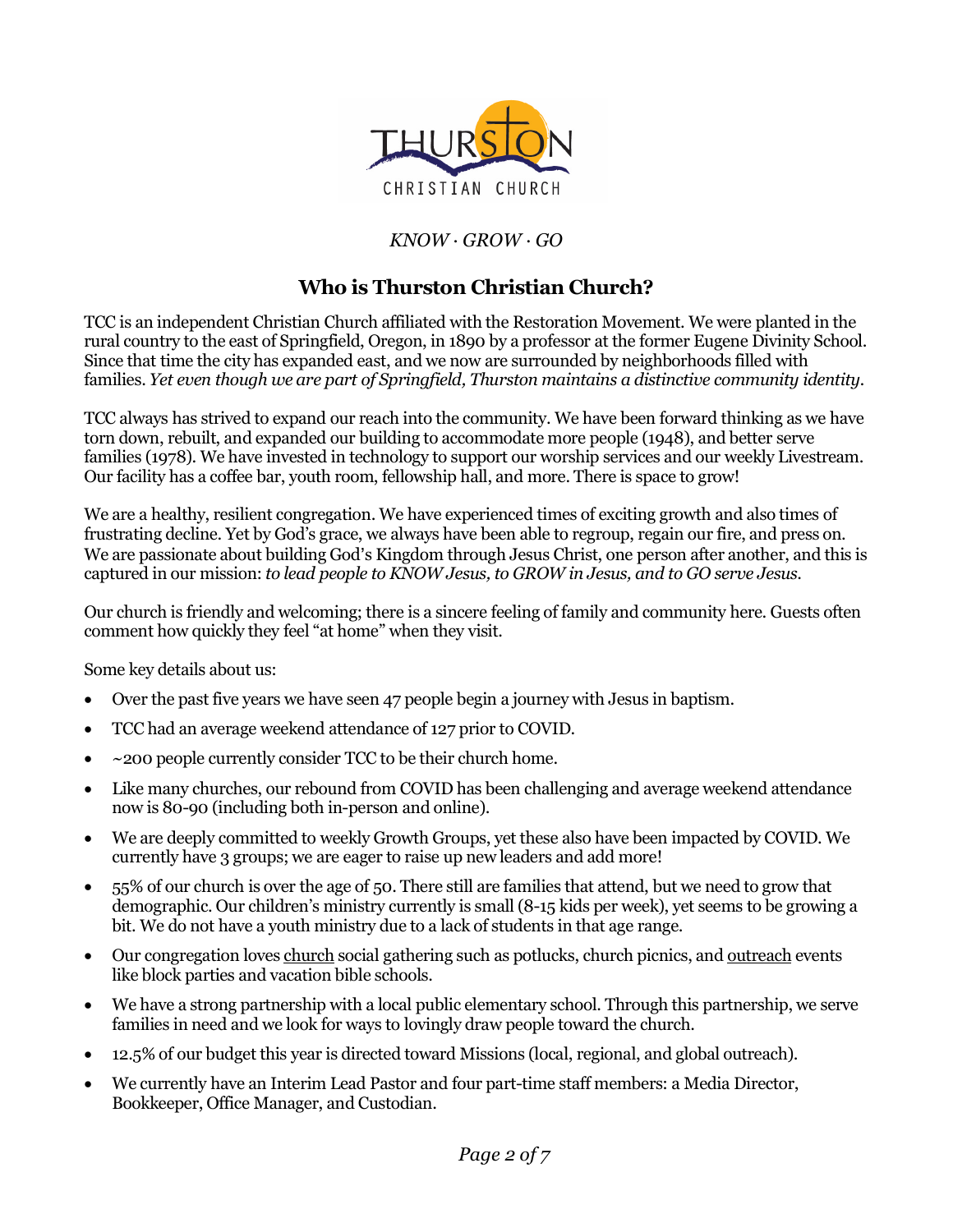# **Why Is There an Opening?**

Our previous Lead Pastor, Scott Lerwick, was asked to join the team at Boise Bible College as their new Vice President of Institutional Advancement. He served faithfully at TCC for more than four years and the church grew under his leadership. To ensure a healthy transition, Scott worked with the Elders to bring in an Interim Pastor, who is committed to serving TCC until the new Lead Pastor arrives. *If God is calling you to* TCC, you will come to a church that is not simply treading water, but is pressing forward in our mission.

# **Why Serve at Thurston Christian Church?**

If you are passionate about serving a church that can make a Kingdom impact, then TCC is for you. Nearly 80,000 people live within a 7-mile radius of our campus, and more than 80% of them don't know Jesus!

To us, these are not just statistics; these are people who are spiritually adrift and who matter deeply to God. We have a longing to make inroads into their lives and discern how to reach the next generation, and God has providentially put us in a place to do just that! Our church is surrounded by homes full of families, and – within one mile of our facility – there are 2 elementary schools, a middle school, and a high school.

We believe we stand on the cusp of an incredible opportunity to connect with our neighbors who are far from God and draw them to the Savior.

In order to do this, though, we must get outside the box and be innovative. So if you are called to TCC, we want you to try things that will stretch you and make you uncomfortable…and we will do them with you! We know that every attempt will not be successful, which means you have the freedom to fail. Yet if we're trying new things, then we are failing forward. We believe God will bless our efforts and teach us through these experiences.

In all of this, you will serve alongside Elders who will love you, encourage you, support you, and pray for you. TCC is "Pastor led and Elder protected", which means our shepherds want you to exercise your leadership gifts. They will walk with you and hold you accountable, yet they will not micro-manage you.

On the personal side: Thurston is a great place to live! We sit at the southern end of the green and beautiful Willamette Valley, and we are part of the Springfield-Eugene metro area, which is a full-service community with a diverse economy. Thurston is family-oriented with solid schools, great parks, biking and walking trails, and more.

This is a recreational mecca! The Willamette and McKenzie Rivers pass through our community, and we sit at the gateway to the Cascades.It's just an hour to the ski slopes and an hour to the coast.

In other words: *Whatever you like to do when you need a break from ministry, you can do it here!*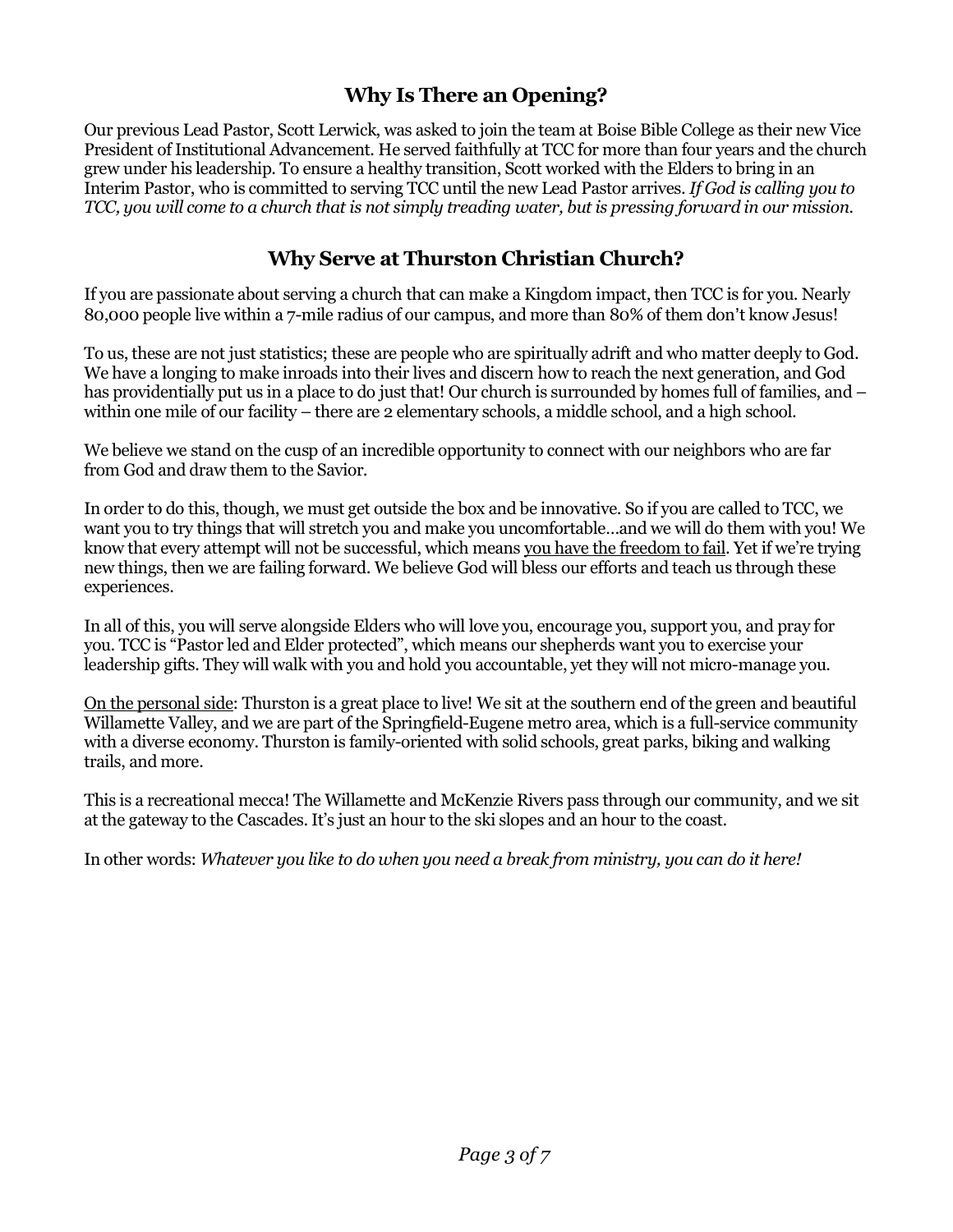# **What is TCC's Doctrinal Statement?**

#### *The Bible*

We believe in the inspiration and inerrancy of the Scriptures, both the Old and the New Testaments, and that they are of supreme and final authority in faith and life. *(Romans 15:4; 2 Timothy 3:16-17; 2 Peter 1:19-21)*

#### *God*

We believe in one God, eternally existing in three Persons: Father, Son, and the Holy Spirit. The Bible teaches that God is the Creator of our world and sustainer and Lord of our lives. *(Genesis 1:1-2; Matthew 28:18-20; John 1:1-2, 8:58; 1 Corinthians 6:11, 8:6; Acts 2:32-33)*

#### *Man*

We believe that man was created in the image of God; that man sinned, and thereby incurred, not only physical death, but also spiritual death, which is separation from God; that, as a result of this sin first committed by Adam, all human beings are born with a sinful nature, and, in the case of those who reach moral responsibility, are accountable as sinners in thought, word, and deed. *(Genesis 1:27; Genesis 3; Psalms 8:3-6; Isaiah 53:6; Isaiah 59:1-2; Romans 3:23)*

#### *The Sanctity of Human Life*

We believe that all human life is sacred and created by God in His image. Human life is of inestimable worth in all its dimensions, including pre-born babies, the aged, the physically or mentally challenged, and every other stage or condition from conception through natural death. We are therefore called to defend, protect, and value all human life. *(Genesis 1:26-28; Psalm 139)*

#### *Marriage, Gender, and Sexuality*

We believe that God wonderfully and immutably creates each person as male or female. These two distinct, complementary genders together reflect the image and nature of God *(Genesis 2:18-25)*. We believe that God intends sexual intimacy to occur only between a man and a woman who are married to each other *(1 Corinthians 6:18; 7:2-5; Hebrews 13:4)*. We believe that God has commanded that no intimate sexual activity be engaged in outside of a marriage between a man and a woman. We believe that any form of sexual immorality (including adultery, fornication, homosexual behavior, bisexual conduct, bestiality, incest, and use of pornography) is sinful and offensive to God (*Matthew 15:18-20; 1 Corinthians 6:9-10).*

We believe that in order to preserve the function and integrity of Thurston Christian Church as the local Body of Christ, and to provide a biblical role model to our members and community, it is imperative that all church employees, leaders, and members agree to and abide by this standard laid out in the Word of God *(Matthew 5:16; Philippines 2:14-16; 1 Thessalonians 5:22)*. We believe that God offers grace when we falter in these areas and through the power of the Holy Spirit will provide redemption and restoration to all who humbly confess and forsake their sin, seeking His mercy and forgiveness through Jesus Christ *(Acts 3:19-21; Romans 10:9-10; 1 Corinthians 6:9-11)*. We believe that every person must be afforded compassion, love, kindness, respect, and dignity *(Mark 12:28- 31; Luke 6:31).* Hateful and harassing behavior or attitudes directed toward any individual are to be repudiated and are not in accord with Scripture nor the doctrines of Thurston Christian Church.

#### *Jesus*

We believe Jesus Christ is the one and living Son of God and our Savior. Through Him, God opened the way of abundant and eternal life through His death, burial and resurrection, to all who call on the name of Jesus. Jesus instituted a new covenant with God that succeeded and transcended His former covenant with the people of Israel: hence, we accept the Old Testament as preparatory to the New Testament, and we rejoice that we are related to God through the grace of our Lord Jesus Christ and not through the law. *(Romans 4:24, 8:34; Galatians 4:4-5; Philippians 2:5-11)*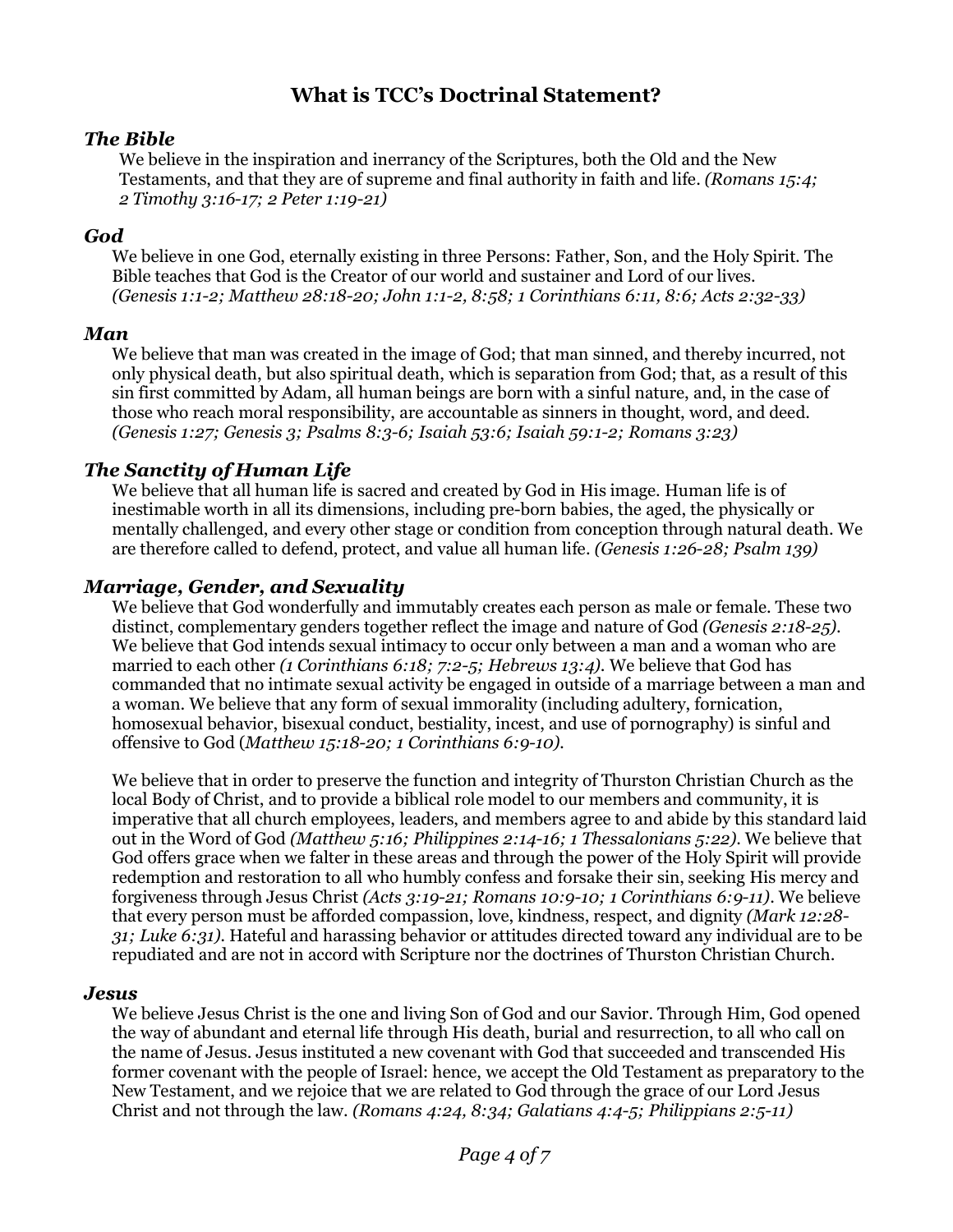#### *Salvation*

Salvation is totally by God's grace, an unmerited gift to the believer. This gift is received by faith alone, apart from any works of the believer. It is the gift of the forgiveness of sins and the promise of eternal life. Those accepting Christ should repent of their sins, confess their faith and be baptized into Jesus. True faith is then always accompanied by a determination to follow Jesus in a life of obedience and good works. *(Ephesians 2:8-9; 1 Peter 1:18-19; 1 John 1:7; Romans 5:1-2; Acts 3:19, 17:30; 2 Peter 3:9; Philippians 2:11; Acts 2:38; Romans 6:1-7; Galatians 3:27; Colossians 2:12; 1 Peter 3:21)*

#### *The Holy Spirit*

We believe that the Holy Spirit is God Himself and is encouraging, guiding, and transforming us in the way of Christ. The Holy Spirit gives various gifts to the members of the body so that every member can make a contribution to the effective ministry of the entire church. *(John 14:16-17; 1 Corinthians 2:12-13, Ephesians 1:13-14)*

#### *The Church*

There is one universal church of which Christ is the Head, made up of true believers in all places and in all times. The visible local church is the ordinary means of the spread of God's kingdom and the building up of God's people in Christ. The marks of a true church are the proclamation of the whole revelation of God in Scripture, the biblical administration of communion & water baptism, the exercise of biblical church leadership, the edifying use of the spiritual gifts given to the members of the body, and a manifestation of unity and love among the members. *(Matthew 16:13-18; 2 Corinthians 5:17; Colossians 1:18; Ephesians 2:19-22)*

#### *Last Things*

We believe in "that blessed hope," the personal and imminent return of our Lord and Savior Jesus Christ. The righteous and the unrighteous will be resurrected to face final judgment. The unrighteous will suffer eternal punishment in hell and the righteous will enjoy eternal blessedness in heaven. *(Matthew 12:36; Matthew 24:36; John 5:22, 16:8; 2 Corinthians 5:10; 1 Thessalonians 4:16-17; 2 Peter 3:7; Jude 6)*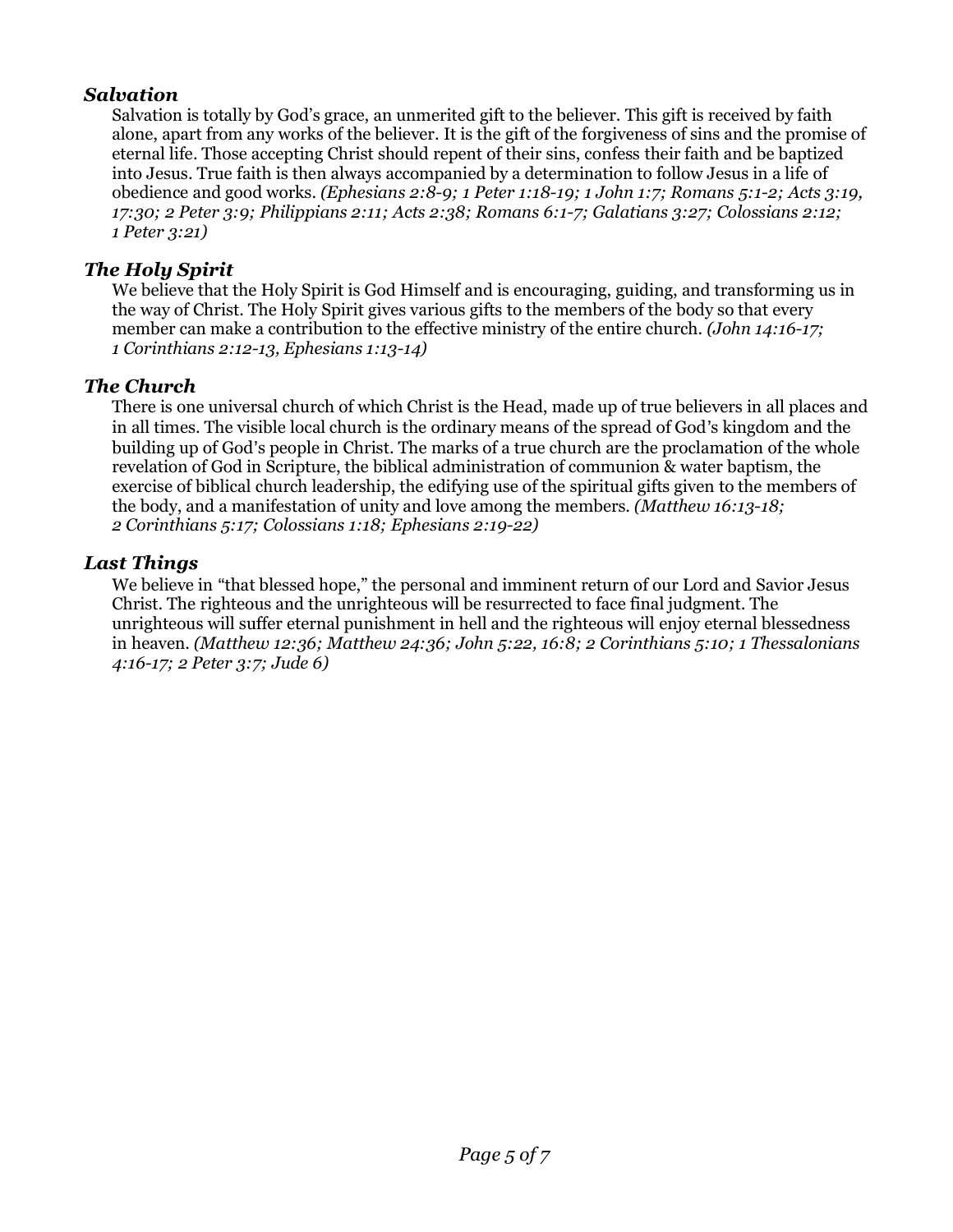

# **Lead Pastor**

Job Description

**Title:** Lead Pastor **Job Type:** Full-Time **Reports To:** Eldership

**Summary:** The Lead Pastor carries the primary responsibility to help the church fulfill her vision, mission and values. The Lead Pastor will grow a passionate team of leaders, and develop relational environments, to ensure the church operates at her best.

#### **Key Responsibilities**

#### **Leadership Tasks:**

- Establish annual ministry plans.
- Prepare and oversee the church budget.
- Work in an environment of mutual accountability with the Elders, serving as a "first among equals".
- Guide and direct the Elder meetings.
- Provide oversight and leadership to the church staff.
- Ensure that necessary policies and procedures are established, effectively communicated, performed and measured.
- Build and support a team of leaders who provide direction and leadership to the various ministries of the church.
- Develop ongoing and annual evaluative tools that assess ministry growth and ministry effectiveness.
- Be willing and able to serve alongside volunteer teams.

#### **Spiritual Formation Tasks:**

- Prepare and preach weekly sermons.
- Prepare weekly Growth Group material as needed.
- Recruit and train Growth Group leaders; recruit and train others who can develop more Growth Group leaders.
- Model the heart and life of a disciple; model the heart and life of a believer who invests in meaningful relationships with the unchurched.

#### **Staff duties:**

- Database management.
- Tasks as needed to help manage the church office.

#### **Training and Experience:**

- Five years of experience as a Lead Pastor (preferred)
- Bachelor's degree from a Restoration Movement College (preferred)